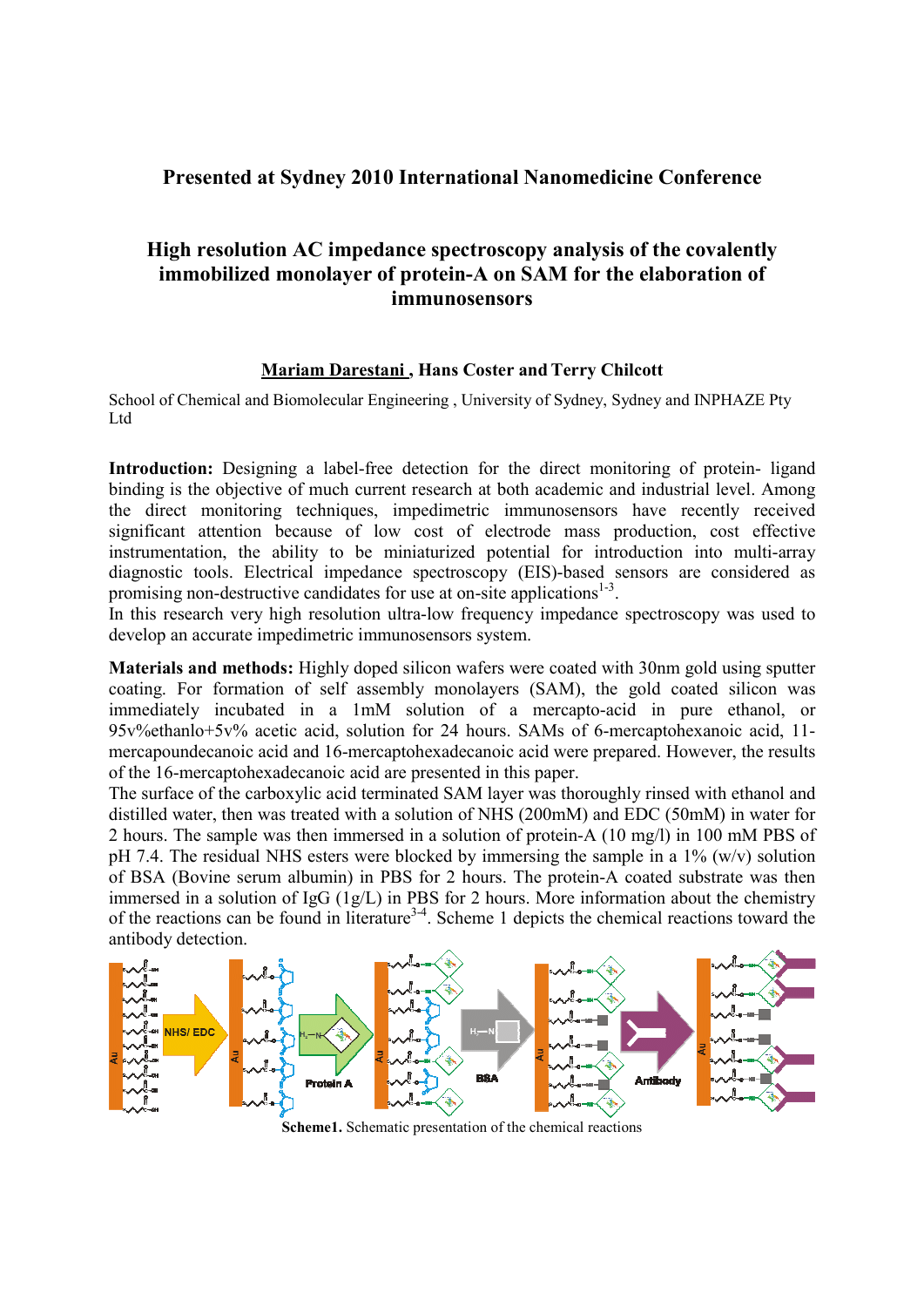High resolution electrical impedance spectroscopy (EIS) was used to detect the formation of the layers on the surface of gold. A three-electrode system was used and the impedance analysis was performed with an INPHAZE (Sydney, Australia) spectrometer in the frequency range 1Hz to 1MHz<sup>5</sup>. Measurements were performed in 100mM PBS buffer at pH 7.4. All electrochemical measurements were carried out at room temperature and in a Faraday cage to prevent external electrical interference. X-ray photoelectron spectroscopy (XPS) was used to detect the concentration of different elements on the surface of gold as a check on the chemistry.

### **Results and discussion:**

The electrical spectrometer used in this research was able to measure and report the real and imaginary part of impedance (Z), Capacitance (C), conductance (G) over the wide range of frequency (0.01 Hz to 1MHz). As it can be seen in figure 1, the capacitance and the impedance of all samples decreased with increasing frequency. Generally, at high frequencies **the EIS** measures the solution used for measurements, and it can be seen that in all the samples the impedance at high frequencies merge to almost same. A series resistance was used to represent the solvent which is in series with all measurement.

At low frequencies the layers on the gold are dominant because of lower conductivity compared to the PBS solution. The layers on the gold increase the impedance and decrease the measured capacitance. The reduction in the capacitances is greater on formation of the SAM and the subsequent immobilization of protein- A than, the drop in capacitance on binding the antibody. As it can be seen in figure 1-b, and more clearly in the insert of that figure, that similar trends could be seen in the impedance of the samples. The capacitance measured for bare gold is that of the ionic double layer which forms on the surface of gold due to absorption of predominately negatively charged ions from solution to the surface of the gold<sup>6</sup>.



**Figure1.** The capacitance (a) and impedance (b) versus frequency. Note the logarithmic scale used. The insert of each graph shows the changes on the expanded in linear scale in low frequency range (1-10 Hz).

Dielectric structure refinement (DSR) software (INPHAZE Pty Ltd), based on the least–squareserror method, was used to find the equivalent electrical circuit for each sample and to estimate the thickness of the layers.

The XPS was performed at each step of experiments: on the gold sample covered by SAM, after NHS/EDC reaction, with covalently immobilized protein A, after blocking the un-reacted esters with BSA, and the antibody on binding. XPS results confirmed the occurrence of all reactions and the results were in agreement with the result of EIS measurements.